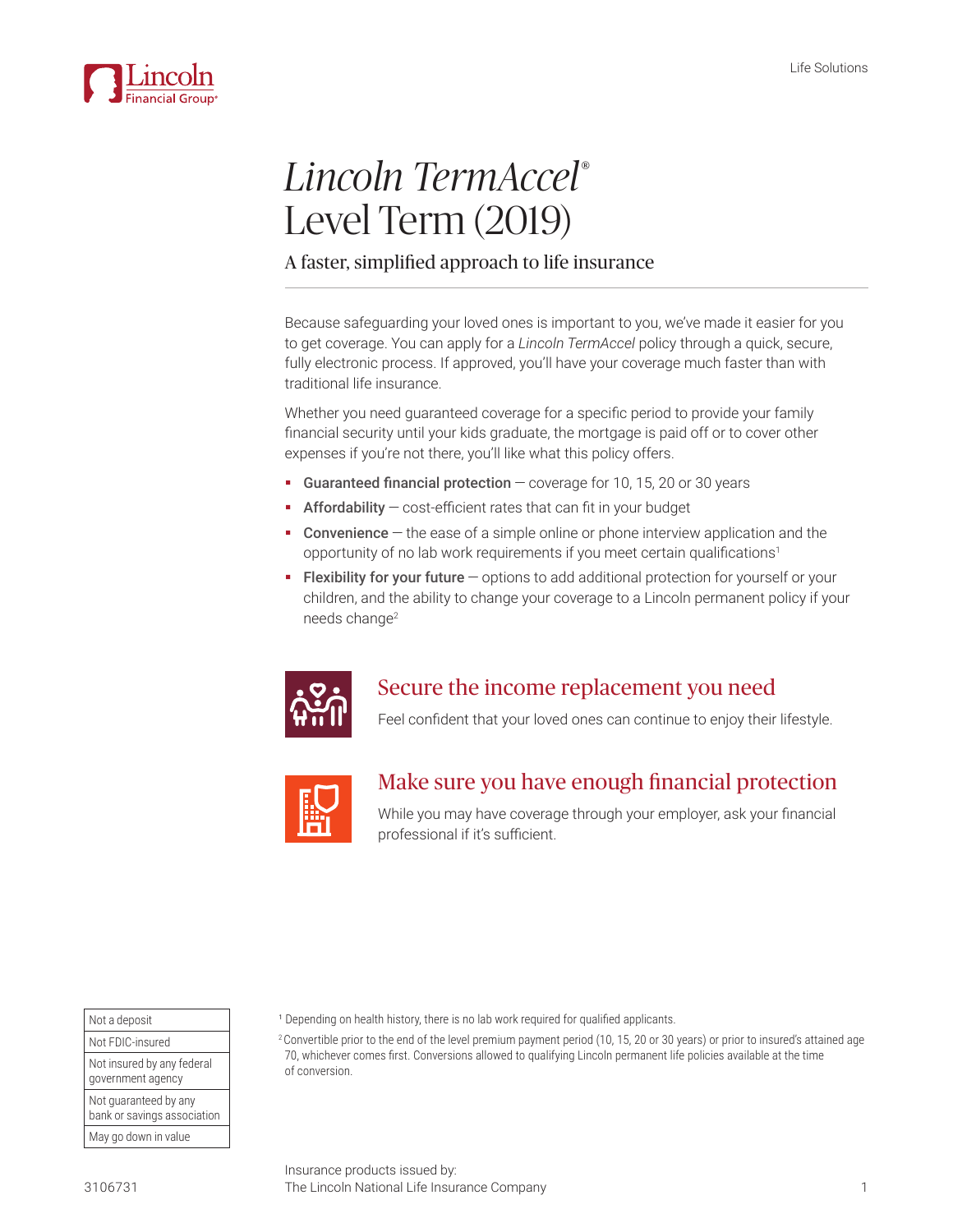### Product facts

### **Issue ages**

| Term    | Issue age         |                |
|---------|-------------------|----------------|
| 10-year | $18 - 60$         |                |
| 15-year | $18 - 60$         |                |
| 20-year | $18 - 60$         |                |
|         | <b>Nontobacco</b> | <b>Tobacco</b> |
| 30-year | $18 - 55$         | 18-50          |

#### **Coverage amounts**

- Minimum coverage amount: \$100,000
- **Maximum coverage amount: \$1 million**
- Death benefit (coverage amount) reductions: After policy year three, you can reduce your amount of coverage to meet your changing needs, subject to the minimum requirement

### **Policy fee**

- **580 each year for all term periods for coverage amounts of \$100,000 to \$249,999**
- \$90 each year for all term periods for coverage amounts of \$250,000 to \$1 million

### **Premium frequency**

- **Direct bill: annual or semiannual only**
- Electronic funds transfer (EFT): annual, semiannual, quarterly or monthly
- List bill: annual, semiannual, quarterly or monthly. (A list bill is typically used for businesses. An example is one bill for the life insurance policies on a company's 10 executives.)
- **There is an additional charge for paying premiums more frequently than once a year**

### **End of level premium**

- You have options at the end of your term. If you still need coverage, you could keep paying for your policy, but there is a one-time coverage amount decrease at the end of the level term period
- In some cases after this decrease, your premiums remain at the same level as the preceding ones for the next three years, then they increase annually
- In other cases, your premiums increase after the coverage amount decreases, level out for three years and then increase annually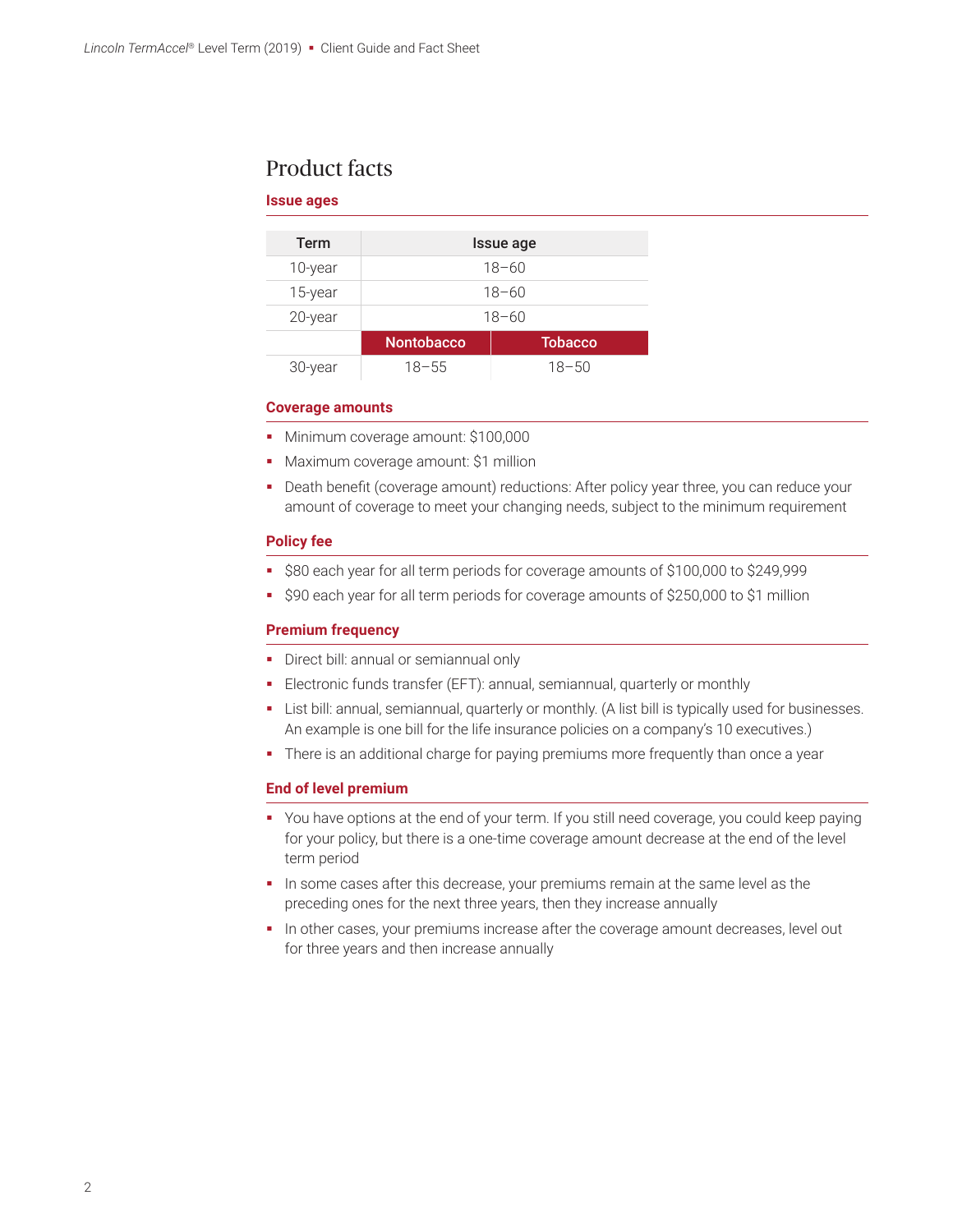# Add a policy rider to meet your specific needs

If you want additional protection for:

### **Disability**

The Waiver of Premium Rider waives premium payments during a period of total disability. Available at an additional cost.

### **Terminal illness**

The Accelerated Benefits Rider pays out a portion of the death benefit if you were to become terminally ill. There is a charge once this rider is exercised. Accelerated death benefits may be taxable and may affect public assistance eligibility.

### **Your children**

The Children's Term Insurance Rider gives you the ability to insure all of your children with level term coverage, up to \$15,000 per child, under your own policy. Available at an additional cost with one rider charge. No additional cost per child.

### If your needs change, you can change coverage

Before your term period ends, you have the option to convert your term policy to a Lincoln permanent life insurance policy.

### **Convertibility**

- You have the flexibility to convert to a Lincoln permanent life policy, so your coverage evolves with you throughout your life. Discuss available opportunities with your financial professional.
- Your policy is convertible prior to the end of the level premium payment period (10, 15, 20 or 30 years) or prior to insured's attained age 70, whichever comes first.

# Why term insurance can be important in your life



\* LIMRA, "2018 Insurance Barometer Study," https://www.limra.com/Research/Abstracts/PDF/2018/180406-01.pdf?research\_ id=10737456301.